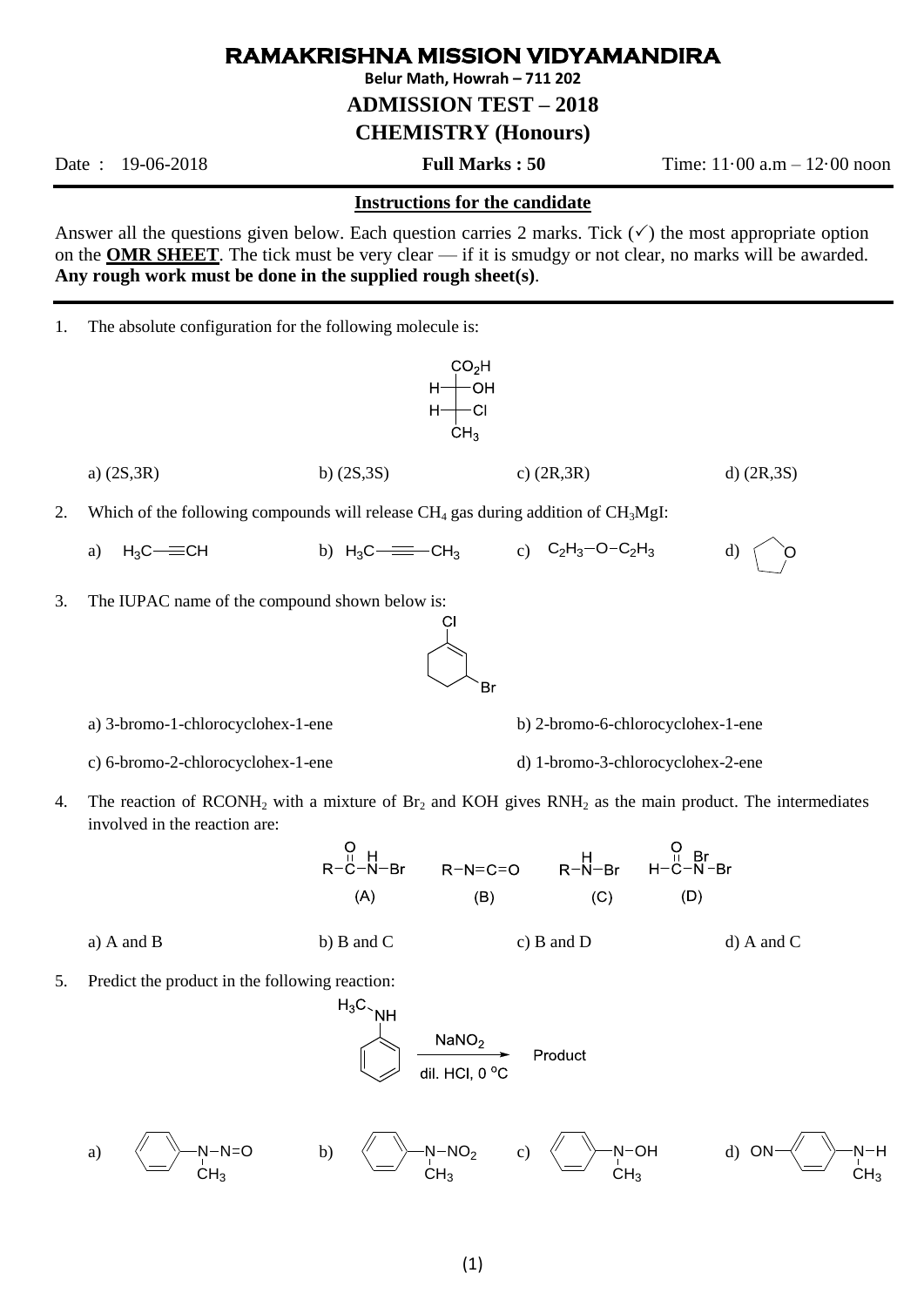6. Predict the major product B in the following sequence of the reactions:

$$
\begin{array}{c|c}\n\hline\n\end{array}\n\quad\n\begin{array}{c}\n\text{Hg(OAc)}_{2}\text{A} & \text{NaBH}_{4} \\
\hline\n\text{THF/H}_{2}\text{O}\n\end{array}\n\begin{array}{c}\n\text{NaBH}_{4} & \text{B} \\
\hline\n\end{array}
$$

a) 
$$
\overrightarrow{HO}
$$
 b)  $\overrightarrow{HO}$  c)  $\overrightarrow{CH}$  d)  $\overrightarrow{OH}$ 

7. The correct order of  $S_N^{-1}$  reactivity for the following bromides is:



8. What is the major product of the following reaction?

$$
H_3C-C\equiv C\leftarrow\leftarrow\frac{Cl_2(1 \text{ mol})}{CH_3}
$$



- 9. Oxidimetric and acidimetric equivalent weight of  $KH(IO<sub>3</sub>)<sub>2</sub>$  are respectively: [M.Wt of  $KH(IO<sub>3</sub>)<sub>2</sub>$  is 389.91 gm]
	- a) 32.492 and 389.91 b) 64.98 and 389.91 c) 389.91 and 64.98 d) 194.95 and 389.91
- 10. SbF<sup>5</sup> dissolves readily in anhydrous HF producing solution 'A' and heat. The solution 'A' dissolves copper forming a clear solution which contain 'B' and 'C'. Here A, B and C are respectively
	- a)  $HSBF_6$ ,  $Cu(SbF_6)_2$  and  $H_2$  b)  $HSBF_6$ ,  $Cu(SbF_6)_2$  and  $F_2$ c)  $SbF_3$ ,  $CuF$  and  $F_2$  d)  $H_3SbF_8$ ,  $Cu(SbF_6)$  and  $F_2$ .
- 11. Specify the coordination geometry around and hybridisation of 'N' and 'B' in 1:1 complex of  $BF_3$  and NH<sub>3</sub> a) N: Tetrahedral,  $sp^3 \& B$ : Tetrahedral,  $sp^3$ b) N: Pyramidal,  $sp^3 \& B$ : Pyramidal,  $sp^3$ c) N: Pyramidal,  $sp^3 \& B$ : planer,  $sp^2$ d) N: Pyramidal,  $sp^3 \& B$ : Tetrahedral,  $sp^3$
- 12. Potential difference through which an electron must be accelerated in order to raise the energy of a  $Ne<sup>9+</sup>$  ion from ground state to second excited state is

a) 
$$
1209 \text{ eV}
$$
 b)  $1020 \text{ eV}$  c)  $12.09 \text{ eV}$  d)  $-12.09 \text{ eV}$ 

- 13. The increasing order of ionic radii of the following ions,  $H^-$ ,  $\Gamma$ ,  $Cl^-$ ,  $Br^-$ ,  $F^-$  is
	- a)  $F < CI^{-} < Br^{-} < I < H^{-}$ b)  $F^{-} < CI^{-} < Br^{-} < H^{-} < \Gamma$ c)  $F^{-} < H^{-} < Cl^{-} < Br^{-}$  $<$  I d) H  $<$  F  $<$  Cl  $>$  Br  $<$  I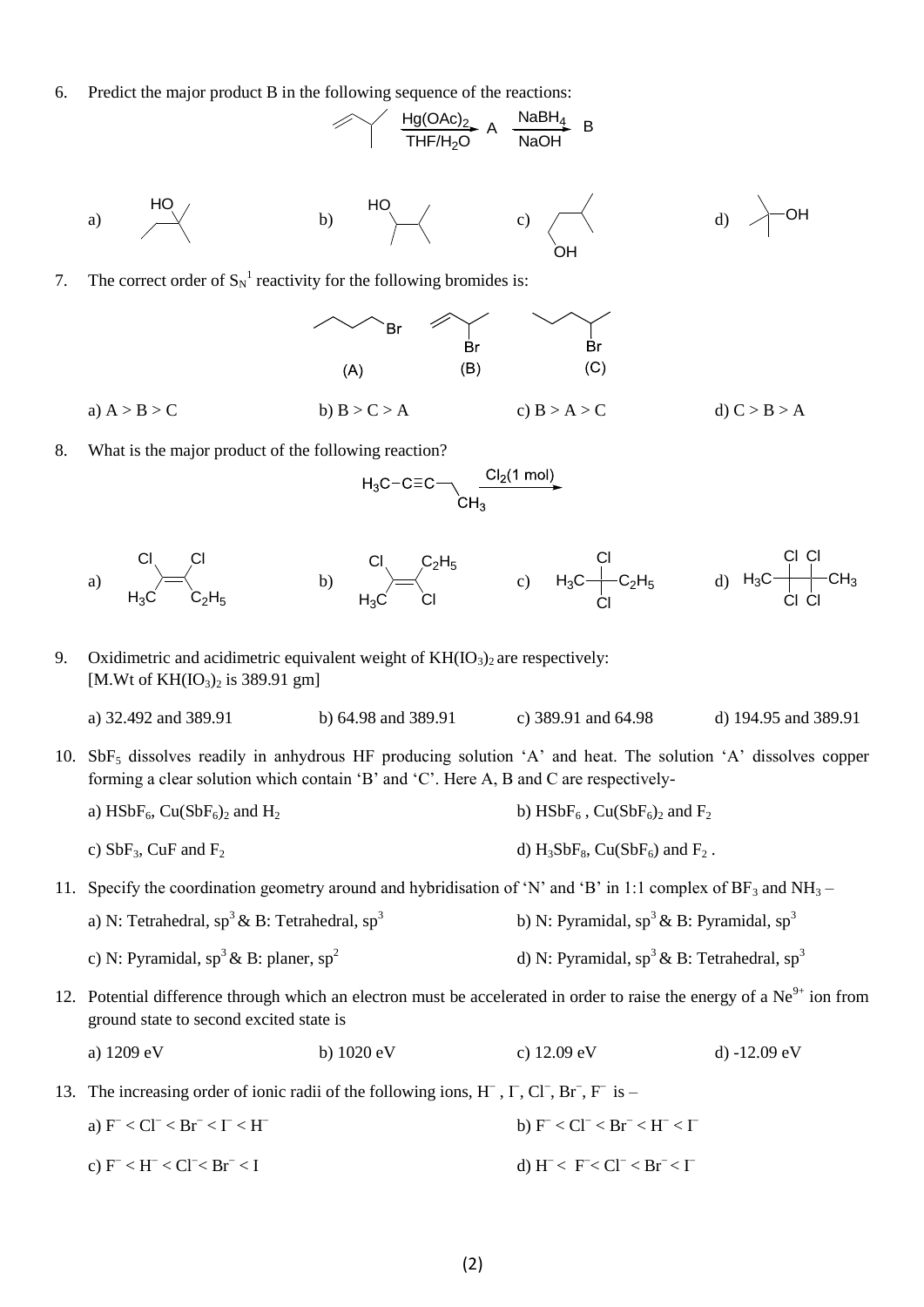14. There is no S-S bond in-

a)  $S_2O_4^{2-}$ b)  $S_2O_7^{2-}$ c)  $S_2O_5^{2-}$  $d)$  S<sub>2</sub>O<sub>3</sub><sup>2-</sup>

15. When nitrite ion and bisulphite ion is treated in cold aqueous acidic solution, produces 'A' and 'B', where 'A' shows both oxidising and reducing property. The 'A' and 'B' are respectively –

a)  $N_2H_4$  and  $SO_4^2$ <sup>-</sup> b) NHOH<sup>+</sup> and  $SO_4^2$  c) HNO<sub>2</sub> and H<sub>2</sub>SO<sub>4</sub> d) N<sub>2</sub>H<sub>5</sub><sup>+</sup> and S<sub>2</sub>O<sub>3</sub><sup>2</sup>

16. A buffer solution contain 0.1M acetic acid and 0.2M sodium acetate  $(K_a = 1.8 \times 10^{-5})$ . By addition of (i) 10 cm<sup>3</sup> of 1 (N) HCl and (ii)  $10 \text{cm}^3$  NaOH solution separately to the 500 $\text{cm}^3$  of the buffer solution, the pH of the buffer solution becomes(neglect volume change) –

| a) 1.69 and 12.31 respectively | b) 4.92 and $5.18$ respectively |
|--------------------------------|---------------------------------|
|                                |                                 |

- c)  $4.98$  and  $5.01$  respectively d) none of these
- 17. The standard electrode potential for couples involving  $Cu<sup>+</sup>$ ,  $Cu<sup>2+</sup>$  and ammonium complexes are given as follows - $[Cu(NH<sub>3</sub>)<sub>2</sub>]<sup>+</sup> + e^- \rightleftharpoons Cu + 2 NH<sub>3</sub>$   $E_0 = -0.14 V$

 $[Cu(NH<sub>3</sub>)<sub>4</sub>]<sup>2+</sup> + 2 e^- \rightleftharpoons Cu + 4 NH<sub>3</sub> E<sub>0</sub> = -0.02 V$ 

The standard electrode potential for the following couple is \_\_\_\_\_\_\_\_\_\_\_\_\_\_\_\_\_\_\_\_

$$
[Cu(NH_3)_4]^{2+} + e^- \rightleftharpoons [Cu(NH_3)_2]^+ + 2 NH_3
$$

Does the disproportion of the  $[Cu(NH<sub>3</sub>)<sub>2</sub>]<sup>+</sup>$  take place?

- a) 0.12 V, yes b) 0.12 V, no c) 0.24 V, yes d) 0.10 V, no
- 18. Consider an experiment 10 ml of 0.01(N) HA (a strong acid) is mixed to 40 ml of water, kept in a beaker and the solution is connected to a conductivity-meter. From the burette, 2 ml of 0.1(N) solution of BOH (a strong base) is added drop wise to the solution in beaker, what will be the trend in values of conductance observed (in a conductance vs. amt. of BOH plot) with the addition of drop of BOH?
	- a) constant then decreases followed by increment
	- b) decreases then remains same followed by decrease
	- c) decreases then increases followed by constant value
	- d) decreases then increases followed by sharp increment
- 19. Which one from the followings is true?

a) A process in which the final temperature equals the initial temperature must be an isothermal process

- b) All the molecules, in a pure gas, which is at a constant temperature, travel at the same speed
- c) T remains unchanged for every adiabatic process in a closed system
- d) Internal energy does not change in a cyclic process
- 20. Platinum(IV) oxide is not found in the nature, but it can be prepared in a laboratory. Solid platinum(IV) oxide is in equilibrium with platinum metal and oxygen gas at 1 atm  $(= 1.01325 \times 10^5 \text{ Pa})$  and 650 °C. This suggests that the conditions on the Earth, when the minerals we know were formed, were: (most probable one)
	- a)  $p(O_2) = 1$  atm, t = 650 °C b)  $p(O_2) < 1$  atm, t < 650 °C c)  $p(O_2) > 1$  atm,  $t < 650$  °C d)  $p(O_2) < 1$  atm,  $t > 650$  °C